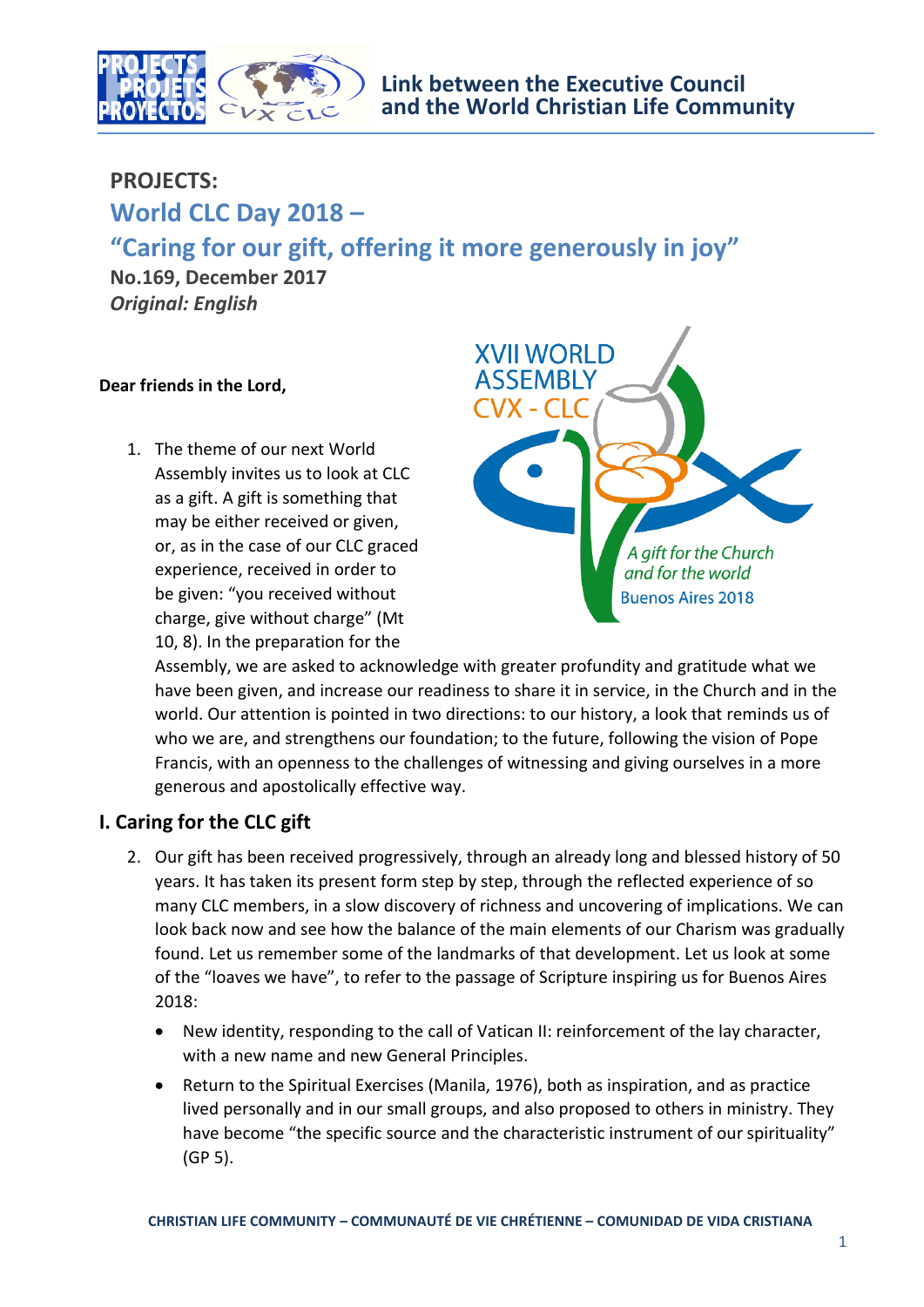

- Affirmation of the witnessing value of Community, moving forward from the federation model, to the acceptance and confirmation of the calling to become One World Community (Providence, 1982).
- Discovery of the intrinsic missionary dimension of CLC (Hong Kong, 1994), to be lived primarily in our everyday lives. This was, then, developed in the discernment of a Common Mission (Itaici, 1998), and in the reception of the calling to become a Lay Ignatian Apostolic Body, that shares responsibility for mission, practices the method of DSSE (Nairobi, 2003), and desires to be present in the world as a prophetic community (Fatima, 2008). The last World Assembly (Lebanon, 2013) has elected some priority frontiers as criteria for the apostolic discernment of the whole Community.
- 3. Owning a history as gifted as ours demands responsibility and creative fidelity. We are responsible for keeping our tradition, nurturing it as we explore its elements ever deeply, and passing it on, in its fullness, to the new members of our Community. We have the duty to make this way of life known, so it may be recognized by those who search for such a way of following Christ and who identify themselves in this vocation.
- 4. Nowadays, we often use, the term "Three Pillars" (Spirituality, Community, and Mission) to summarize the essential dimensions of our Charism, acquired through our history. We need to evaluate if each one, and all together, are deeply integrated and continue to be alive and strong everywhere in CLC. We want to avoid superficial readings of our history that may see the pillars as just steps in a chronological sequence, or a juxtaposition of layers in a hierarchy that values one over the others. This triad must constitute a lively, mutually reinforcing circle, whose integrated power is perceptibly expressed in the daily CLC life of each member, each community, and the whole Body. This is the "greater depth and integration in the living out of the CLC Charism" that we have set as the grace desired from the next World Assembly.

### *5. Evaluation questions*

- a. *Is this whole and comprehensive gift*-the main documents, the history well known *by all in CLC today? Do these sources of our Charism continue to be studied, assimilated, valued as a treasure of wisdom and inspiration?*
- b. *Is the commitment to CLC being expressed in the daily life of all members and continually grounded and nourished by a regular experience of the Spiritual Exercises?*
- c. *Are the three pillars being lived with depth and profound mutual integration at all levels?*

As we move to the World Assembly, one of the tasks of the Delegates will be to evaluate how their National Community is caring for the CLC gift, and bring that information with them to Buenos Aires, as basis for the communal discernment they will be invited to engage in at the Assembly.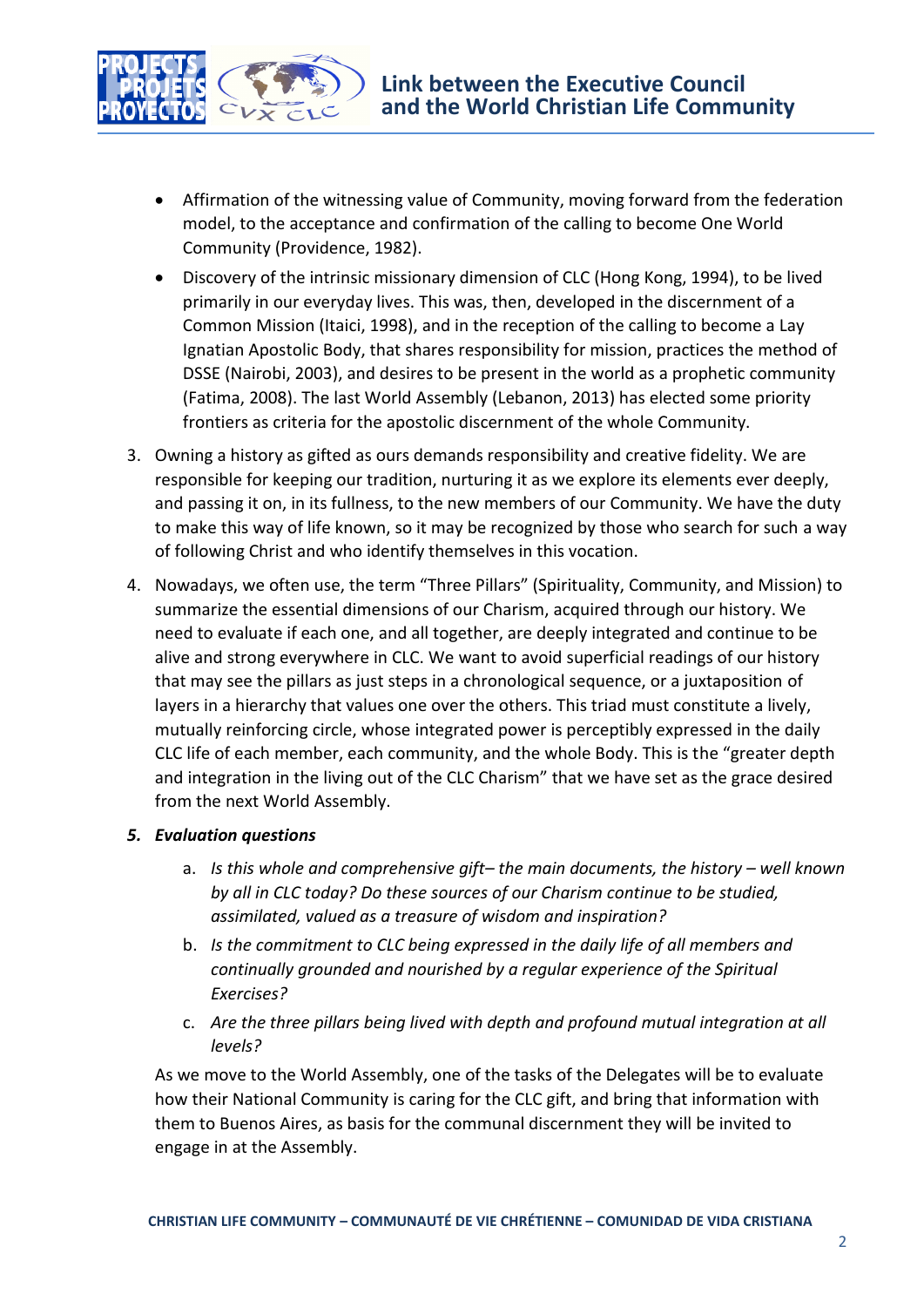

## **II. Getting ready to offer our gift more generously in joy**

- 6. Creative fidelity demands that we do more than preserve the gift. It calls forth imagination and generosity to develop it, to make it ever more valuable and fruitful, in the example of the "good and trustworthy" servant of the parable of the talents (Mt 25, 21-23). It requires also that we be attentive to the signs of the times, always searching in readiness and indifference, desiring and choosing "only what is more conducive" (Sp. Ex. 23) to bring the gift of our Charism to bear greater fruit, concretely, in each place and each time.
- 7. Today, we live a special time, a "Kairos" moment, with the way Pope Francis is pushing for a renewal of the Church, as it was already described in Projects 168 (especially nn. 8-17), to which we here refer. CLC feels challenged, in many ways, by the vision and the action of Pope Francis. Suffice it to point to the Pope's constant injunctions to use discernment, learn discernment, teach discernment, which we cannot hear without feeling summoned to action. The choice of Buenos Aires had much to do with the desire to respond to Pope Francis, to find in the place of his pastoral roots the same Spirit and light that may lead CLC to put its gift at the service of the Pope's renewal project.
- 8. The inspiration of Pope Francis, however, must guide us in the preparation for the Assembly. His actions are eloquent. His words are rich in depth. We read them again carefully, letting ourselves be confronted and defied, guided by questions like these:
	- a. *How should these suggestions and appeals be heard and received by CLC, a Lay Ignatian Apostolic Community?*
	- b. *How do we feel challenged by Pope Francis' dream for the Church?*

We propose four main texts of Francis' magisterium, so far, offering, for each one, a suggestion of respective connection to one central aspect of the CLC Charism, as stated in General Principle 4.

9. Evangelization and Renewal – *Evangelii Gaudium<sup>1</sup>* . This Exhortation challenges the Church to come out of itself, to "go forth from our own comfort zone in order to reach all the 'peripheries' in need of the light of the Gospel" (EG 20). And, for their evangelizing mission, Pope Francis wishes that all may "find in the Church a spirituality which can offer healing and liberation, and fill them with life and peace, while at the same time summoning them to fraternal communion and missionary fruitfulness" (EG 89), a sentence in which we easily find resonance in our three pillars. Effective apostolic witness and service, and integration of Christian faith with the different dimensions of life is precisely what CLC desires for its members: *"To prepare our members more effectively for apostolic witness and service, especially in our daily environment, we assemble people in community who feel a more urgent need to unite their human life in all its dimensions with the fullness of their Christian faith according to our charism"* (GP 4).

 $\overline{a}$ 

<sup>1</sup> <http://bit.ly/EvangeliiGaudium>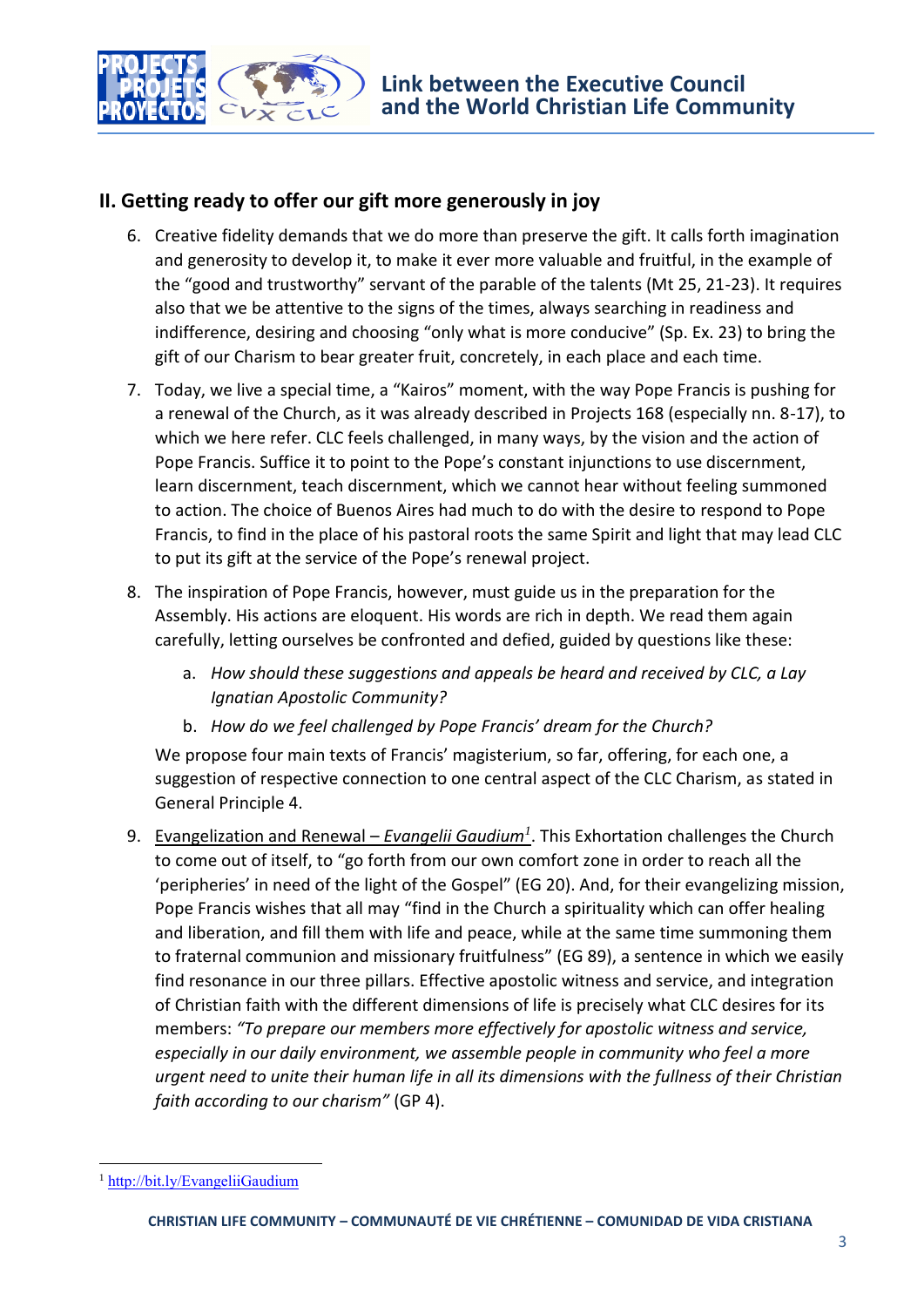

- 10. Ecology, justice, and poverty *Laudato Si' 2* . This Encyclical proposes a new "integral ecology", which responds in an unified way to the two greatest challenges of our world today: "we are faced not with two separate crises, one environmental and the other social, but rather with one complex crisis which is both social and environmental" (LS 139) Therefore, "we have to realize that a true ecological approach always becomes a social approach; it must integrate questions of justice in debates on the environment, so as to hear both the cry of the earth and the cry of the poor" (LS 49). Caring for creation, option for the poor, and a simple life style are essential elements of the CLC way of life: *"We aim to become committed Christians in bearing witness to those human and Gospel values within the Church and society, which affect … the integrity of creation. We are particularly aware of the pressing need to work for justice through a preferential option for the poor and a simple life style, which expresses our freedom and solidarity with them"* (GP 4).
- 11. Family *Amoris Laetitia<sup>3</sup>*. The Exhortation challenges CLC families to deepen their experience of love in family, and it also calls CLC to be agents of this new family pastoral. As a lay association of faithful, the wellbeing of the "diverse family realities" (Lebanon Final Document) has to be always in the center of our concerns. *"We aim to become committed Christians in bearing witness to those human and Gospel values within the Church and society, which affect … the welfare of the family"* (GP 4).
- 12. Youth *Preparatory Document for the 2018 Synod of Bishops<sup>4</sup>* (not from Pope Francis directly, but according to his ideas). Solicitude for young people and the importance of serious vocational discernment, for all vocations, are also constitutive elements of CLC: *"Our Community is made up of Christians: men and women, adults and youth … who have recognized Christian Life Community as their particular vocation within the Church"* (GP 4).
- 13. One word has been present in the titles of all Pope Francis' most important documents: Joy! ("Laudato si'" is itself also a shout of joy.) This surely did not happen by chance. There is a deliberate underlining of this idea, as a summary of his dreams and his style. It is like a code word for that newness that he is trying to bring about in the Church. It means more than being happy; it signifies fullness of life and freedom, that which "fills the hearts and lives of all who encounter Jesus" (EG 1). It is a word that may work for us as a criterion of discernment:
	- *a. Is being CLC a joy-giving experience for me?*
	- *b. Do we find and share joy in our CLC Community, at all levels?*
	- *c. Is CLC a living witness to joy?*
	- *d. Finally, a more directly relevant question for our preparation for the World Assembly: how is the joy proposed by Pope Francis challenging CLC?*

There can be no true gift – given or received – without joy!

 $\overline{\phantom{a}}$ 

<sup>2</sup> <http://bit.ly/LaudatoSi-en>

<sup>3</sup> Download link[: http://bit.ly/AmorisLaetitia-en](http://bit.ly/AmorisLaetitia-en)

<sup>4</sup> <http://bit.ly/YouthSynodPrepDoc-en>